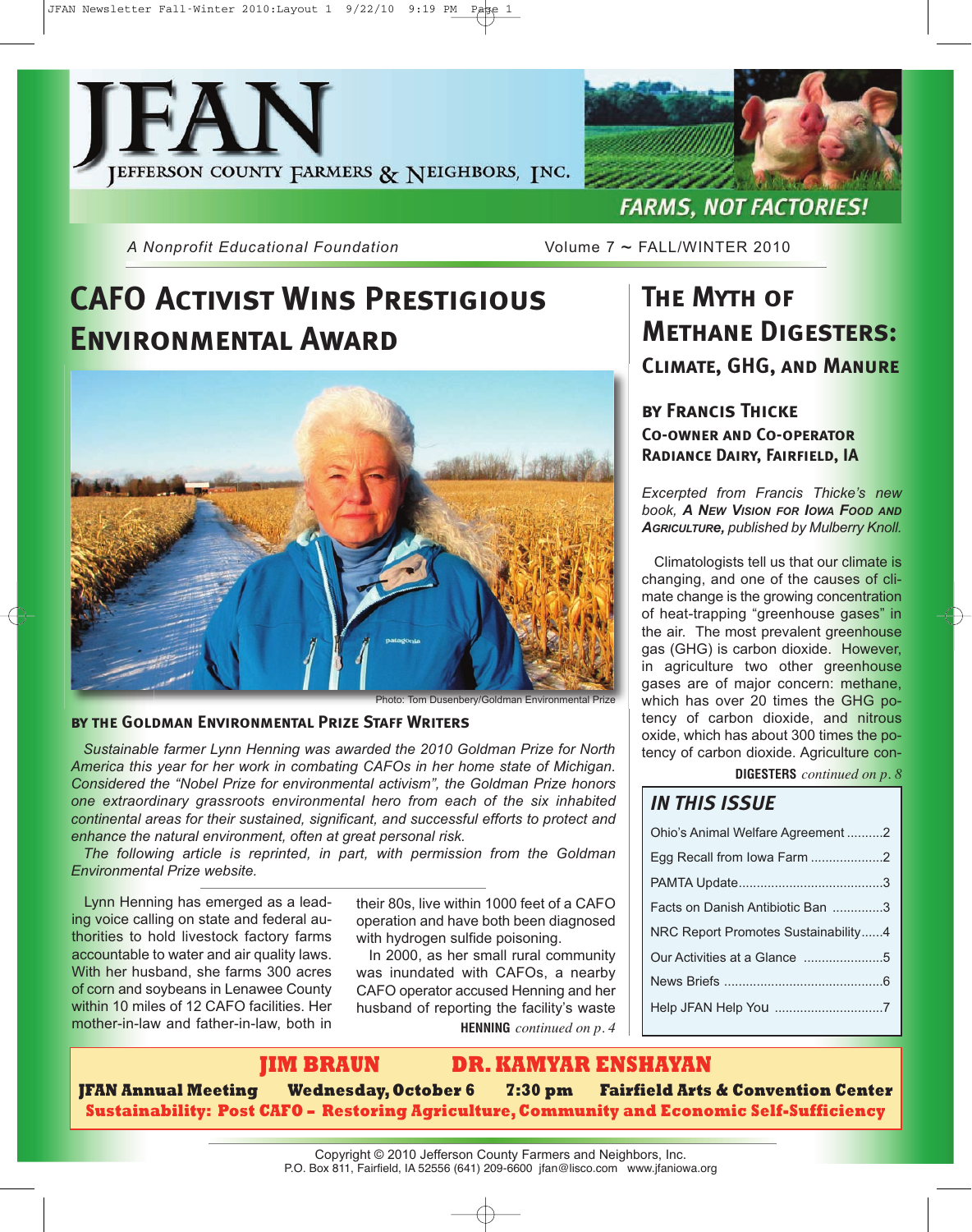### JFAN Newsletter **JEFFERSON COUNTY** FARMERS & NEIGHBORS, INC

Volume 7 ~ FALL/WINTER 2010

**President** Jim Rubis

**Executive Director** Diane Rosenberg

**Editor-in-Chief and Art Director** Diane Rosenberg

**Contributing Writers** Francis Thicke

**Editorial Assistant and Distribution** Tom Paton

> **Legal Counsel** David Sykes Fairfield, Iowa

**Accounting** Fairfield Accounting and Brooks, Lodden, P.C., Des Moines, Iowa

### **Webmaster** Diane Rosenberg

### **All articles are written and reported by JFAN unless attributed otherwise.**

This newsletter is published semi-annually by the Board of Directors of Jefferson County Farmers and Neighbors, Inc. (JFAN), which is a 501(c)(3) nonprofit tax-exempt educational foundation.

> JFAN P.O. Box 811 Fairfield, IA 52556 (641) 209-6600 www.jfaniowa.org jfan@lisco.com

*JFAN is a not for profit tax exempt organization. Donations are tax exempt to the full extent of the law as authorized by the IRS. Articles written by guest authors may not reflect the opinions of JFAN. Information contained in the newsletter is intended to be educational and informational and is not intended to give legal advice. If you have specific legal questions regarding issues addressed in this publication, please seek the advice of an attorney.*

### **In the News.....**

# **Ohio Takes Major Steps for Animal Welfare**

To stave off an anti-factory farming voter initiative, Ohio Governor Ted Strickland implemented a landmark animal welfare agreement that will phase out many types of confinement systems for hogs, calves, and chickens, reports *Sustainable Food News* and the Humane Society.

The deal, struck between the Humane Society of the United States, Ohioans for Humane Farming, Ohio agriculture leaders, and Governor Strickland, will lead to major animal welfare improvements, reform industry practices, and improve prospects for adoption of critical legislation in other areas.

The agreement puts a hold on a planned factory farming ballot initiative in November spearheaded by Ohioans for Humane Farms. The organization was ready to submit over 500,000 signatures to the Ohio Secretary of State the day the agreement was reached.

The agreement provides for the following provisions:

• A ban on veal crates by 2017.

• A ban on new gestation crates after December 21, 2010. Existing crates must be phased out within 15 years.

• A moratorium on permits for new battery cage confinement facilities for laying hens. • A ban on strangulation of farm animals

and mandatory humane euthanasia methods for sick or injured animals.

• A ban on transporting downer cows for slaughter.

• Enactment of legislation establishing felony-level penalties for cockfighters, and a crackdown on puppy mills and the acquisition of dangerous exotic animals.

"This agreement represents a joint effort to find common ground. As a result, Ohio agriculture will remain strong and animals will be treated better," Strickland said. "Instead of expending tens of millions of dollars and unproductive energy fighting an acrimonious campaign through the fall, both sides will be able to continue investing in our agricultural base and taking care of animals."

# **Egg Recall Originated at Iowa CAFOs**

Over half a billion eggs linked to a nationwide outbreak of Salmonella this summer were recalled by Iowa-based Wright County Egg and Hillandale Farms. reports the *Des Moines Register.* The outbreak sickened nearly 1500 people.

Wright County Egg is a massive egg production confinement and feed mill in Galt, Iowa owned by Jack DeCoster of DeCoster Farms. Hillandale Farms uses DeCoster hens and feed at its New Hampton operation. Combined, the two CAFOs house 7.7 million hens.

Filthy, rat and fly-infested conditions were found at the facilities. Dead, decomposing chickens were often seen in the same cages as egg-producing hens. Mountains of manure were reported as high as 40 feet.

Two USDA egg grader inspectors repeatedly complained about unsanitary conditions over a 20-year period, but USDA officials ignored their reports.



DeCoster Farms had a long history of environmental violations, poor or unsafe working conditions, sexual harassment and rape charges, and illegal immigrant workers. It has paid out \$5 million in fines since 1996.

Jack DeCoster was labeled a "habitual violator" by the DNR in 2000 after he lost a series of lawsuits for polluting Iowa waterways with his pork operations. He was banned from developing further confinements for a five-year period, but surreptitiously obtained a permit the following year for a Wright County chicken operation.

Iowa Secretary of Agriculture Bill **RECALL** *continued on p. 8*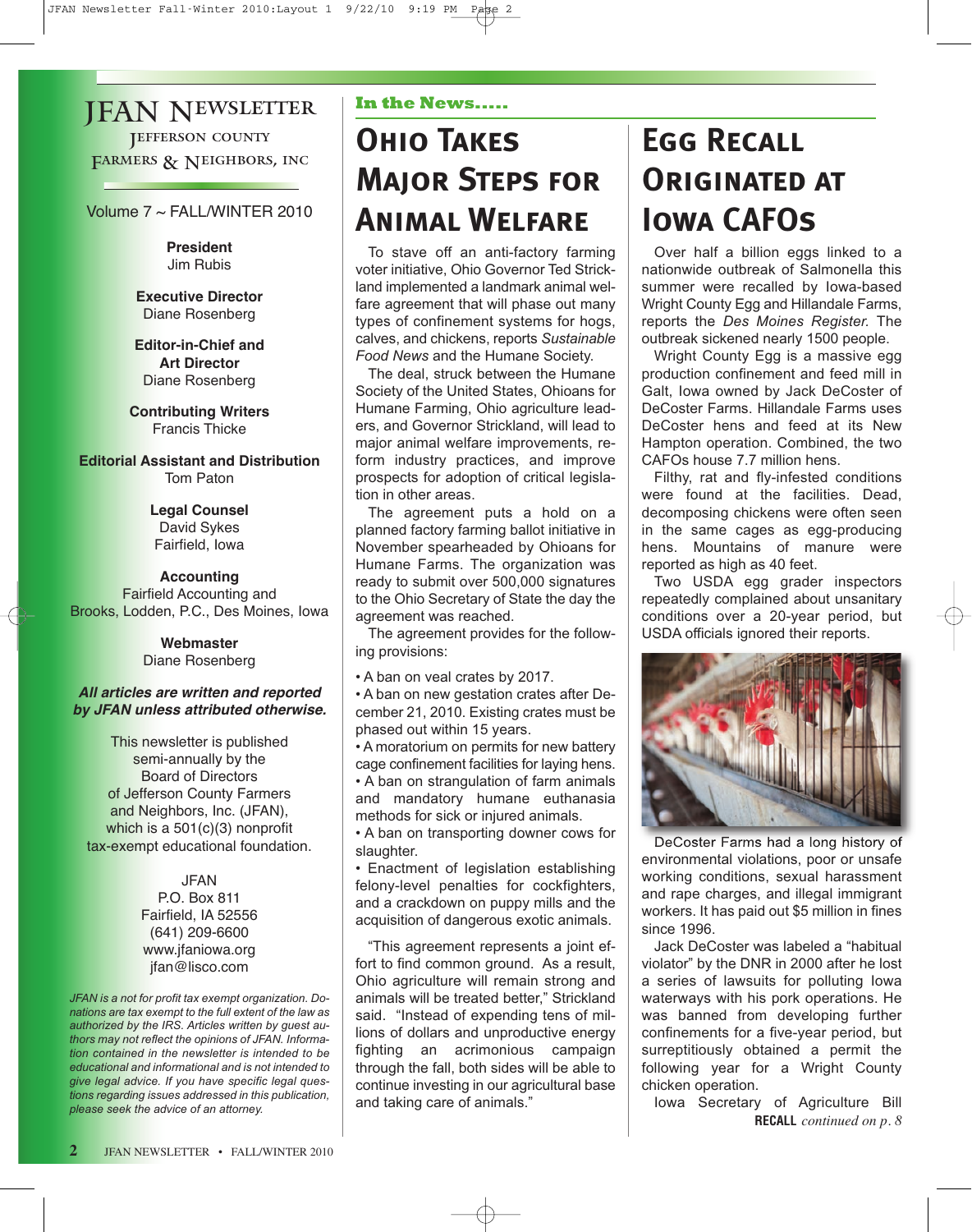### **In the News.....**

# **Some Progress Made on Passage of FARM ANTIBIOTIC BILL**

### **by Diane Rosenberg, Editor**

Over 350 medical and environmental organizations and over 1000 health care providers are supporting The Preservation of Antibiotics for Medical Treatment Act of 2009 (PAMTA), House Bill 1549, that would dramatically affect the way antibiotics are

used on farms. If passed, PAMTA would ban antibiotics for growth promotion and disease prevention. *(See our story, "US Bill Would Ban Nontherapeutic Antibiotics in Livestock" in the Fall/Winter 2009 newsletter.)*

Studies by the World Health Organization have shown that eliminating the routine use of antibiotic feed additives would not compromise food safety. Other studies have shown that with good animal husbandry, continuous doses of antibiotics are not needed to prevent disease.

When we first reported about PAMTA a year ago, the bill sponsored by Louise Slaughter (D-NY) had 40 co-signers. Today, the number is 122 and growing. Jefferson County's congressional representative, Dave Loebsack, has yet to cosponsored the bill.

Attention is increasing on PAMTA and the routine use of antibiotics on factory farms. This summer the FDA issued draft guidelines to phase out the use of antibiotics for growth promotion and to require veterinary supervision of farm antibiotic use. The FDA proposal does not include PAMTA's provision of phasing out preventative antibiotics

Progress on moving PAMTA forward has been slow, but not stagnant. The House Energy and Commerce Committee held three meetings on the bill this past year. The last meeting, held July 14, convened a group of physicians and veterinarians with varying viewpoints.

Proponents of the bill included Dr. Joshua Sharfstein, Principle Deputy Commissioner of the FDA, and Dr. Ali Khan, As-

sistant Surgeon General and Deputy Director of the National Center for Emerging and Zoonotic Infectious Diseases at the Centers for Disease Control and Prevention. Dr. Khan testified that there is absolute and compelling evidence that antibiotic use in livestock leads to drug resistance that has a harmful impact on the

human health. Dr. John Clifford, the USDA's Deputy Administrator for Veterinary Services, Animal and Plant Inspection Service, also admitted that the USDA believes it is likely that antibiotic

use in industrial agriculture does lead to

some resistance in humans and animals. The American Veterinary Medical Asso-

ciation (AVMA) opposes the legislation. Dr. Christine Hoang, Assistant Director of AVMA's Scientific Activities Division, testified that the "impacts on animal health and welfare and even negative impacts on human health…are often unrealized."

AVMA writes on its website that Denmark's 2000 ban of growth promoting and prophylactic antibiotics did not decrease human antibiotic resistance and led to increased animal disease and death. This assertion has been challenged by a number of studies including those of the World Health Organization. (*See sidebar.*)

It's should be noted that in 2009, six of the AVMA's top nine donors listed on their website (www.avma.org) were pharmaceutical companies.

Banning the nontherapeutic use of antimicrobials, substances that kill or inhibit the growth of bacteria, fungi, protozoans, and viruses, was the number one recommendation of the Pew Commission report on Industrial Farm Production, released in 2008.

*Sources: KeepAntibioticsWorking.com, The Huffington Post, American Veterinary MedicalAssociation www.avma.org, JAVMA News, US House of Representatives Committee on Energy and Commerce Memorandum, Greenbay Press Gazette*

### **Facts About Denmark's Farm Antibiotic Ban**

Between 1995 until the end of 1999, Denmark, the world's largest exporter of pork, ended the use of antimicrobials for disease prevention and growth promotion.

The following are some facts about the ban reported by KeepAntibioticsWorking.com, a coalition of organizations working to pass PAMTA, and a July 12, 2010 Congressional Memorandum by the US House of Representatives Committee on Energy and Commerce.

• The Danish Veterinary Institute found the ban did not affect the levels of major human pathogens in chickens or pigs.

• In 2001, after the ban had been fully implemented, total antibiotic use in livestock was reduced to 54% of 1994 levels. Antimicrobials used to treat disease rose somewhat since then to about 60%, but Danish authorities attribute the rise to viral diseases unrelated to the growth promoter ban.

• The ban had a minimal overall impact on animal production. A Danish study found the largest impacts were small increases in the mortality rate of nursery pigs (up to 50 pounds), from 2.9% to 3.5%. However, the mortality rate for finishers (those ready for slaughter), which constitute a bigger investment, was reduced and was similar to large US swine farms, approximately 7%, reported a USDA study.

**• Overall, a World Health Organization (WHO) study found the ban resulted in no adverse economic effect on chicken producers and only a 1% reduction on swine producers.**

• A 2002 WHO study found the ban led to significant reduction in antibiotic resistance for those drugs covered in the ban, including macrolides, streptogramins, and glycopeptides. Drugs not covered by the ban were not affected one way or another.

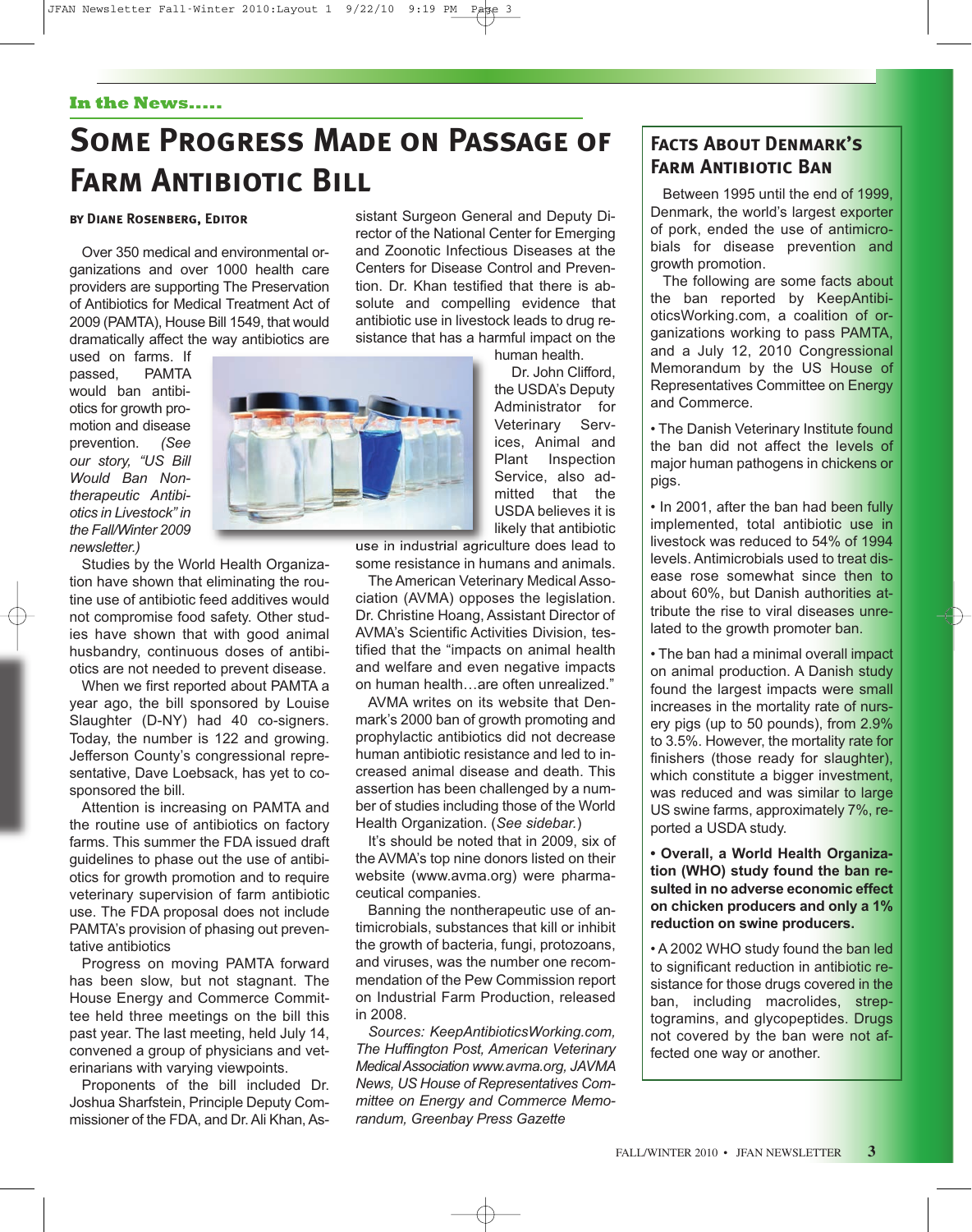### **HENNING** *continued from p. 1* **In the News.....**

discharges to state officials, which they denied. The accusation prompted Henning and other concerned neighbors to form Environmentally Concerned Citizens of South Central Michigan (ECCSCM), and they began organizing to bring the CAFOs to justice. Soon, Henning was urging state and federal agencies to step forward and protect the environmental and public health of the region. Reaching out to neighbors, fellow farmers and EPA enforcement officials, Henning gathered as much information as possible about CAFO pollution spills, their locations and points of origin. Regularly driving a 125-mile circuit multiple times a week to track CAFO operations and surreptitiously take water samples, Henning began to understand the practices at CAFO sites that were causing the pollution of the area's waterways.

She joined forces with the Sierra Club's Michigan Chapter as a volunteer Water Sentinel in 2001 and became a staff member in 2005. With their support, Henning led efforts to develop water quality monitoring programs to measure pollution levels from CAFOs and document their impact on local watersheds. Working with a volunteer pilot and a photographer, Henning used satellite imagery and GPS coordinates to document specific areas and waterways impacted by CAFO pollution.

Henning and ECCSCM developed a body of data on CAFO operations beyond that of Michigan's own regulatory agencies, including the DEQ [Department of Environmental Quality]. She brought her data and tools to state regulators to encourage them to take stronger enforcement action, sharing her monitoring techniques and aerial documentation, as well as her findings on CAFO pollution. As a result, the DEQ levied hundreds of citations against Michigan CAFOs for environmental violations.

For the first time, in 2008 the DEQ denied a permit to a proposed CAFO facility, based largely on Henning's findings and recommendations of the local citizens group fighting the proposal. While a new permit was later granted, the community is crafting an appeal with Henning's support. Henning regularly travels to assist other communities across the country that are challenging CAFOs. Region 5 of the EPA, which serves several Midwestern states, has incorporated some of Henning's techniques into its own CAFO investigations.

Henning recently helped form a statewide

# **NRC: Farming Should Adopt Sustainable Practices**

The National Research Council has taken a hard look at national agricultural policies and research programs. Their new report, "Toward Sustainable Agriculture in the 21st Century" says the US should look beyond industrial agriculture and adopt a holistic perspective to farming that encompasses multiple end goals ductivity measurements, such as the impact of water pollution and greenhouse gas emissions. It also found that consumer concerns about farm animals and food safety pose challenges to farmers.

Farmers' income is also not keeping up with rising production costs, primarily due to the higher prices of seeds, fuel,



according to an NRC press release.

"Many modern agricultural practices have unintended negative consequences, such as decreased water and air quality, and farmers have to consider these consequences while trying to increase production," says Julia Kornegay, chair of the report committee and professor and head of the Department of Horticultural Science at North Carolina State University, Raleigh. "If farmers are going to meet future demands, the US agriculture system has to evolve to become sustainable and think broadly — past the bottom line of producing the most possible."

The report exposes hidden costs not accounted for in industrial agriculture pro-

committee made up of representatives of the state departments of agriculture and health, the DEQ and Michigan citizens groups charged with conducting a first-ever assessment of the environmental impacts of CAFOs on public health. Lisa Jackson, current head of the federal EPA, recently stated that her department will take steps toward stricter enforcement of the Clean Water Act rules regulating CAFO waste.

*Reprinted by permission www.goldmanprize.org/2010/northamerica.* and synthetic fertilizer. More than half of US farm operators work off the farm to supplement their income and to obtain health care and retirement benefit plans.

To help achieve a sustainable agriculture system that looks beyond the end goal of providing more goods, the report committee identified four goals that should be considered simultaneously:

- Satisfy human food, fiber, and feed requirements, and contribute to biofuel needs.
- Enhance environmental quality and the resource base.
- Maintain the economic viability of agriculture.
- Improve the quality of life for farmers, farm workers, and society as a whole.

Achieving a balance of the four goals, and creating systems that can adapt to fluctuating conditions, are hallmarks of greater sustainability, they wrote. This will require long-term research, education, outreach, and experimentation by the public and private sectors in partnership with farmers.

The Bill & Melinda Gates Foundation and W.K. Kellogg Foundation sponsored the report.

*Copies of the report are available for purchase at www.nap.edu/catalog.php?record\_id=12832\*

# JFAN's Good Neighbor

### **GUIDELINES**

**www.jfaniowa.org/Good Neighbor-Guidelines.htm**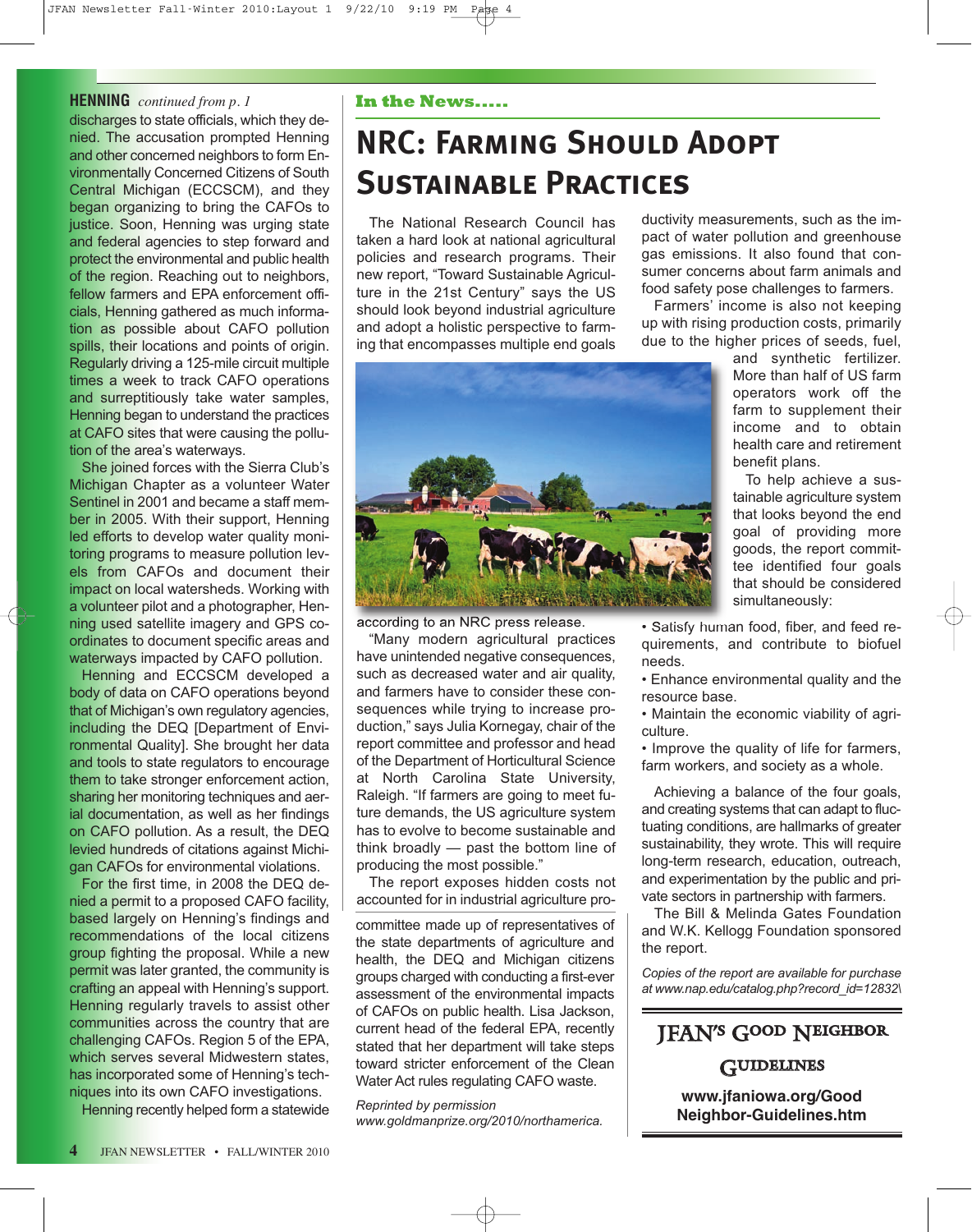# **Our Activities At a Glance: JFAN Working Hard for You**

### **by Diane Rosenberg, Editor**

### **CAFO Expansion in Jefferson County**

In August, JFAN learned that the Iowa DNR approved a manure management plan expanding a hog confinement owned by Jeff Buch. We understand the confinement will increase by 300 hogs, bringing its capacity to 1950.

Consistent with our community policies, JFAN sent letters to approximately 50 neighbors within a two-mile radius alerting them about the expansion. The facility, located on 170th street, is also within a mile and a half of Maharishi Vedic City, and the City has been informed.

According to the DNR, the confinement is switching over to a feeder-to-finishing operation and will not involve any additional construction. This type of operation purchases weaned piglets and raises them until they are ready to be sold for slaughter, generally a 16-week period. It requires the most feed and produces the most manure compared to other hog operations. The new hogs wlll be housed in the current structure that was modified to accommodate the additional hogs.

JFAN contacts the DNR on a weekly basis to monitor new CAFO developments or expansions. Normally, expansions of 1000 or more hogs involve a minimum 30-day review period and over 2000 a 60-day review period during which public comments may be made. Because of the small size of this expansion, and the fact that the total herd is less than 2400 hogs, the approval was obtained in only three days.

JFAN is currently reviewing the manure management plan to see if Mr. Buch's plan might impinge on the quality of life of Maharishi Vedic City or any of the surrounding neighbors. Mr. Buch has a history of DNR violations that we are also reviewing. If any of Mr. Buch's neighbors express concerns, we will meet with them to discuss the situation. We will keep you informed of any further developments.

*Reprinted from the September 9, 2010 FAIRFIELD WEEKLY READER*

### **More Awards for MSAE Students' CAFO Study**

Minna Mohammadi and Pearl Sawhney, two Maharishi School students who won a multitude of awards this March at the State Science and Technology Fair of Iowa for their study on animal feeds and pollution, have gone on to win additional accolades at several subsequent science competitions.



Photo Credit: Dan Welk, Click! Photography

Their study, "Farm Feeding Practices: Exploring Solutions for Environmental Sustainability" examined the environmental impact of various types of feeds on water pollution. JFAN funded the study with an educational assistance grant.

Ms. Mohammadi and Ms. Sawhney won first place at the Eastern Iowa State Science Fair, also held in March, and were awarded the Special Prize of the Iowa Environment and Water Pollution Board.

In April, the students presented their study at the Iowa Junior Academy of Science Competition held in Des Moines. They were conferred "Top in the State" and were invited to be the Iowa representatives at the American Junior Academy of Science competition, to be held in Washington, D.C. in February 2011. There they will share their research with leading scientists during an all-expense paid, five-day seminar.

The students then traveled to San Jose, California to attend the Intel International Science and Engineering Fair in May, an invitation that sprang from their success at the State Science and Technology Fair of Iowa. They competed against 10,000 other students from 56 countries, met the CEOs of Intel and Google as well as the inventor of the USB interface, and toured

Google headquarters. Each student also received a four-year scholarship to Sierra Nevada College near Lake Tahoe, Nevada for their work.

This fall Ms. Mohammadi and Ms. Sawhney, now juniors, are submitting their project to the state-level 2010 Siemens Competition in Math, Science & Technology.

The students are presently considering an expansion of their award-winning study for their next wave of science fair projects.

### **JFAN Provides Support for Scott County CAFO Expansion**

The Scott County Board of Supervisors recommended the proposed expansion of a hog confinement near Eldridge in northeast Iowa after an impassioned public hearing in August, reports the *Quad City Times*. Opponents raised concerns about water and air quality, the manure management plan, and what they considered an inflated score of the Master Matrix. The confinement would expand from 9,465 to 12,487 hogs.

Neighbors approached JFAN for advice, and we provided information about our online booklet, *How to Protect Your Family and Farm from Factory Farms,* and directed the group to the host of information on our website, www.jfaniowa.org.

The confinement scored 480 on the Master Matrix, a scoring system that evaluates the siting of a CAFO. Iowa Citizens for Community Improvement (ICCI) conducted an independent assessment that scored the Matrix at 330. The passing score for a Master Matrix is 440.

The expansion would entail expanding two existing buildings and constructing two new buildings at the site.

ICCI appealed the case with the Iowa DNR, and the agency conducted a farm inspection as part of the construction application process. Two problems related to manure handling were discovered that led to high levels of E. coli and ammonia in a drain tile, and the DNR issued a notice of violation. No fines or penalties were levied.

The DNR has 60 days to approve or deny an application. If approved, the applicant or the county can ask for a hearing before the Environmental Protection Commission or an administrative law judge.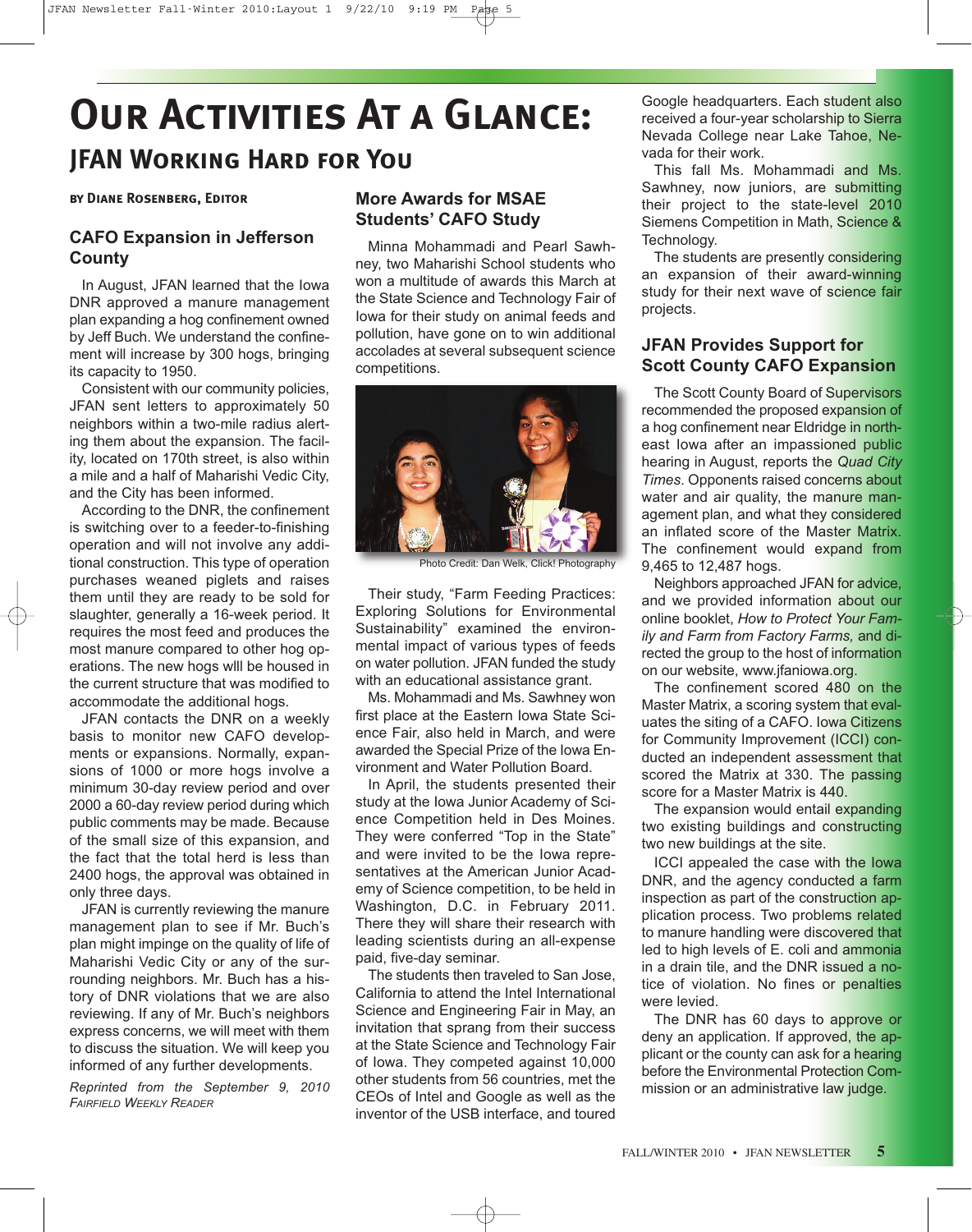# **News Briefs From Iowa, the US and Beyond**

### **EPA Decision to Benefit National Waterways**

The US Environmental Protection Agency reached a settlement with three environmental organizations in May that will require the agency to gather more information on CAFOs to determine if additional confinements should be regulated reports ABCNews.com.

The National Resources Defense Council, Sierra Club, and Waterkeepers Alliance filed a federal lawsuit in 2009 charging the EPA gave confinement operators too much freedom in deciding whether or not CAFOs needed permits to discharge manure into waterways.

The EPA will now be required to obtain information from confinements without National Pollutant Discharge Elimination System (NPDES) permits in order to decide whether they should be regulated. The EPA will adopt a rule on information collection with public comment and final action to be taken within a two-year period.

Some of the information to be gathered includes number of animals, amount of waste produced, and how manure is managed and disposed.

The environmental groups praised the settlement, while a spokesman for the National Pork Producers Council criticized the EPA for not talking with farmers before making the deal.

### **New California Law Eliminates Battery Cages**

In July, California Governor Arnold Schwarzenegger signed landmark legislation to protect animal welfare and food safety reports the Humane Society. As of January 1, 2015, whole eggs sold in California are required to come from hens that are able to stand up, fully extend their limbs, lie down, and spread their wings without touching each other or the sides of their enclosure, thus requiring cage-free conditions.

Supporters include the Sierra Club California, Planning and Conservation League, Center for Food Safety, Center for Science in the Public Interest and dozens more organizations.

This comes after passage of Proposition

2, the Prevention of Farm Animal Cruelty Act. Nearly 64 percent of voters passed Prop 2, which got the most votes of any citizen initiative in California history.

### **Hospitals Save Antibiotics for Patients, Not Food**

Nearly 300 hospitals across the nation have signed a pledge with the environmental coalition Health Care without Harm (www.noharm.org) to



improve food quality for their patients, the environment, and all US citizens, reports *Cleveland.com.* The eight-point pledge includes purchasing only antibiotic-free meats.

Other parts of the pledge include buying locally raised and grown foods and minimizing or reusing food waste.

### **California CAFO Lawsuit Goes to Trial**

A federal court has cleared way for a lawsuit filed by The Humane Society and several Lathrop, California residents against Olivera Egg Ranch, one of California's largest egg factory farms, for releasing high levels of the toxic gas ammonia into the community, reports a Humane Society press release.

Ruling from the bench, Judge John A. Mendez rejected Olivera's motion for summary judgment and motions to dismiss. The case was originally filed in 2008.

The giant factory farm regularly confines more than 700,000 hens in cramped cages and dumps 133,000 pounds of manure every day into lake-sized cesspools that release large amounts of ammonia and other noxious gases. The suit alleges Olivera's failure to report its daily pollution violates two federal environmental laws, and the horrible odors and severe discomfort it causes constitute a nuisance under state law.

The court previously ordered Olivera to pay \$143,057 in sanctions for destroying evidence related to air pollution on its property in 2009.

### **Eight Iowa Feedlots Receive EPA Violations**

The federal Environmental Protection Agency has taken a series of civil enforcement actions against eight beef feedlots in northwest Iowa for violations of the Clean Water Act, reports the *Iowa Independent* and RadioIowa.com*.* 

The feedlots are operating without permits. All but two of the feedlot operators have discharged runoff into already impaired waterways.

All eight operations must apply for a National Pollution Discharge Elimination System (NPDES) permit and complete wastewater controls for their feedlots by October 31, 2011.

### **CAFO/Digester Combo Proposed**

A New Liberty operator is proposing to build a four-building, 4800-head CAFO along with an anaerobic digester to process the manure. The digester will convert the manure and bedding into enough methane gas that he claims will power two generators, reports RadioIowa.com. Two other similar digesters are currently operating in Iowa.

Many people opposed the facility at a public meeting held by the Scott County Board of Supervisors in June. Intrigued by the digester, the Board of Supervisors approved the permit. The permit is being reviewed by the DNR which has the authority to issue final approvals.

*Additional source: North Scott Press*

### **Is "Enviropig" A Greener Hog?**

Researchers at the University of Guelph in Ontario claim they've produced a genetically engineered pig that is less polluting to the environment reports *AOL News*. The "Enviropig" produces an enzyme that cuts phosphorus in pig manure by up to 65%.

Phosphorus is a leading cause of water pollution, creating algae blooms that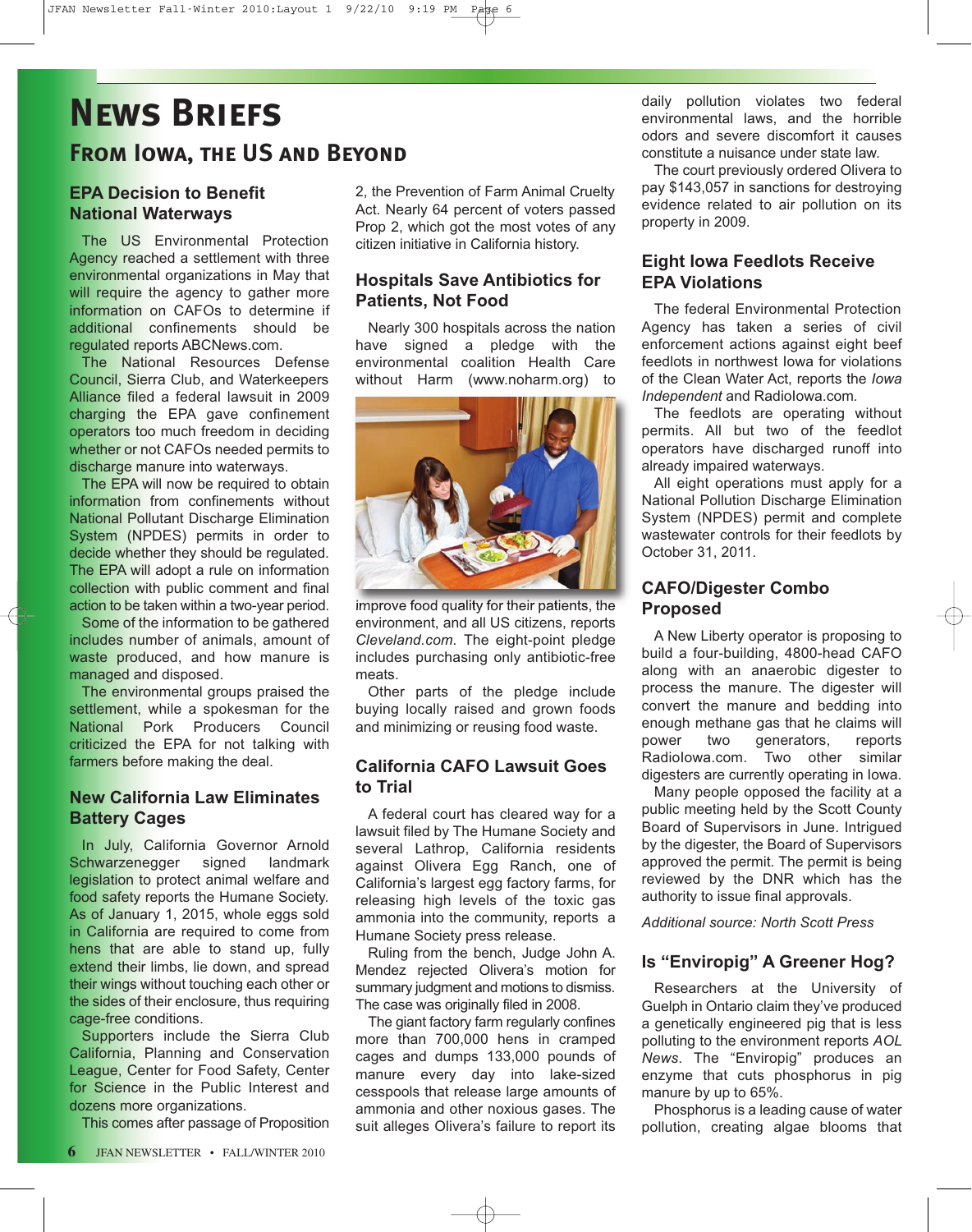deplete the water's oxygen, leading to large "dead zones."

However, it's not just phosphorus in pig manure that is problematic, says Tom Philpott, food editor for Grist.org and cofounder of Maverick Farms in North Carolina, "It's also full of nitrogen, which feeds dead zones and puts nitrates in folks' drinking water. It contains ammonia, methane, hydrogen sulfide, carbon monoxide, cyanide and heavy metals," he told *AOL News.*

The answer to the pig waste problem will not come from a lab, but rather from policies that crack down on the disastrous practice of factory hog farming," said Philpott.

Enviropig has not yet been approved for commercial use.

### **Possible Takeover of Smithfield on the Horizon**

Brazil conglomerate JBS, the largest industrial meat producer in the world, is setting its sights on acquiring hog giant Smithfield Foods reports Grist.org. It purchased Smithfield's beef operation in 2008 and is in negotiations now for its Smithfield's pork division.

Smithfield has struggled during the last few years with volatile feed costs, H1N1 flu panic, and a poor economy. Should the merger go through, three companies – JBS, Tyson, and Cargill – will control nearly the entire US meat market.

If a deal is reached, the US Justice Department will likely weigh in and possibly block the move. The DOJ has been reviewing the power and influence of industrial agriculture for the past several months.

### **Former DNR Director Says Agency Badly Under Funded**

In his parting comments, Richard Leopold, former Director of the Iowa DNR, says the state agency has been hard hit with budget cuts that undermine its ability to do its job well reports RadioIowa.com.

"As far as the resources for our department to do what we need to do, we are – in my opinion – woefully and shamefully under funded," he said during an interview with *The Des Moines Register.*

Mr. Leopold began a new job in Minnesota with the US Fish and Wildlife Service on September 12.

Of the state's "General Fund", less than one quarter of one percent is provided to the DNR. Leopold says this is why Iowa ranks 49th in the US in supporting its natural resources.

State budget cuts have decreased the DNR's general operating budget by more than 30%, more than any other state agency, he said. This has impacted the agency's ability to rectify problematic livestock operations. While recognizing it was not politically possible, Mr. Leopold

recommended throwing out every state regulation of the livestock industry and start from the beginning.

**JFAN Financial Assistance Grants for Alternative Farming www.jfaniowa.org**

## **Help JFAN Help You**

For over five years, JFAN has been working to stop the proliferation of CAFOs in Jefferson County.

Through community education, community service, and financial assistance grants, JFAN has helped to keep CAFO development at bay. Several potential CAFOs have been **stalled, stopped, or built away** from concerned neighbors because of our efforts.

**It takes resources to do this**, and we are turning to you, fellow neighbors who are equally concerned with maintaining our high quality of life, to help us continue our efforts to protect you and your families.

Please consider giving generously to JFAN today, your "High Quality of Life Protection Policy." Thank you for all you do.

*Please return this donation form below or visit our website at www.jfaniowa.org to make a secure, tax-deducitble donation.* 

| <b>MAIL IN DONATION FORM</b>                                               |                                                                                                                                   |                                                                                       |  |  |
|----------------------------------------------------------------------------|-----------------------------------------------------------------------------------------------------------------------------------|---------------------------------------------------------------------------------------|--|--|
| Please cut out this form and mail it with your tax-deductible donation to: |                                                                                                                                   |                                                                                       |  |  |
|                                                                            | JFAN, Inc.                                                                                                                        |                                                                                       |  |  |
|                                                                            | <b>P.O. Box 811</b>                                                                                                               |                                                                                       |  |  |
|                                                                            | Fairfield, IA 52556                                                                                                               |                                                                                       |  |  |
|                                                                            |                                                                                                                                   | <b>MAKE A DONATION!</b>                                                               |  |  |
| Donation Amount:                                                           | \$25.00                                                                                                                           | Please support JFAN with your generous                                                |  |  |
|                                                                            | Other \$                                                                                                                          | tax-deductible donation. JFAN has been                                                |  |  |
|                                                                            |                                                                                                                                   | approved by the IRS as a $501(c)(3)$                                                  |  |  |
|                                                                            |                                                                                                                                   | tax exempt educational foundation. All<br>donations to JFAN are tax-deductible to the |  |  |
| <b>Name</b>                                                                |                                                                                                                                   | full extent of the law. Please consult with your                                      |  |  |
| <b>Street</b>                                                              |                                                                                                                                   | personal tax advisor about any questions you                                          |  |  |
|                                                                            |                                                                                                                                   | may have about your donation. JFAN will send                                          |  |  |
| City/State/Zip                                                             |                                                                                                                                   | out receipts only for donations over \$250.                                           |  |  |
| <b>Phone</b>                                                               | <b>Email</b> Email                                                                                                                |                                                                                       |  |  |
|                                                                            |                                                                                                                                   |                                                                                       |  |  |
|                                                                            | Checks payable to: Jefferson County Farmers & Neighbors, Inc.                                                                     |                                                                                       |  |  |
| <b>Donate Online</b>                                                       |                                                                                                                                   |                                                                                       |  |  |
|                                                                            |                                                                                                                                   |                                                                                       |  |  |
|                                                                            | To make a credit card donation using PayPal, go to www.jfaniowa.org<br>Click on "What you can do" then click on "Make a Donation" |                                                                                       |  |  |
| and follow the simple instructions.                                        |                                                                                                                                   |                                                                                       |  |  |
|                                                                            |                                                                                                                                   |                                                                                       |  |  |
|                                                                            |                                                                                                                                   |                                                                                       |  |  |